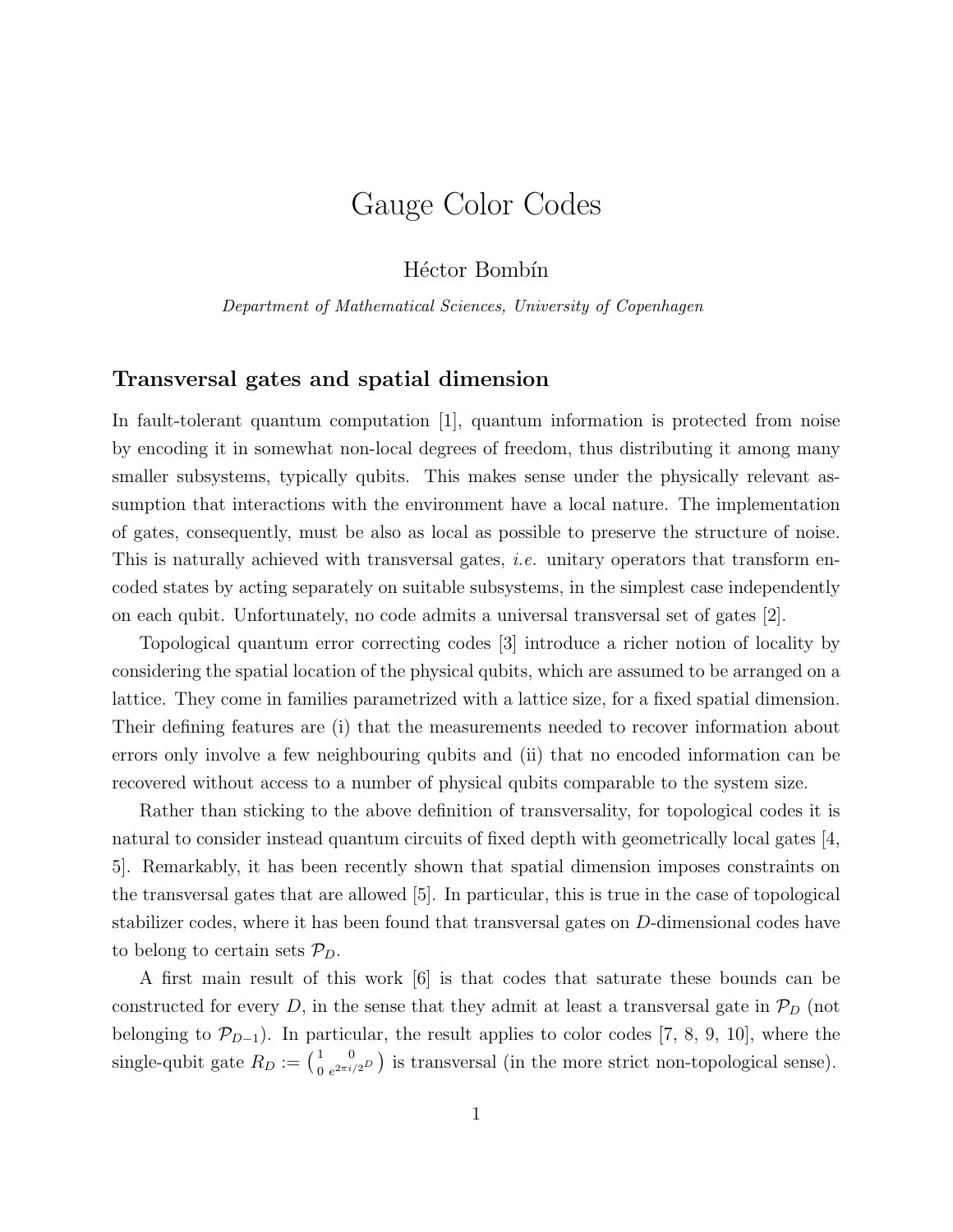It was already known that color codes could have this property as long as lattices with certain local properties existed [10], but no recipe was known to construct suitable lattices. The new result is that in fact such local constraints are not relevant, suggesting an interesting interpretation. Topological stabilizer codes can be regarded as ground states of gapped local Hamiltonians: they give examples of a form of quantum order in condensed matter, namely topological order [11]. Different topological orders are characterized by the topological interactions of their excitations. Given the (topological) notion of transversal gate, it is natural to expect that each kind of topological order should allow a different set of transversal gates, irrespective of other local specific details of the system. Then it is not surprising that all color codes of a given dimensionality (for certain boundary conditions!) have the same transversal gates, as they all have the same topological order.

On the practical side, less constraints on the choice of the lattice of physical qubits implies that more efficient color codes are possible. Most important are lower dimensions, and in particular 2D color codes, for which the whole Clifford group is transversal. Without the constraints, it becomes possible to put the qubits in a honeycomb lattice: error syndromes are recovered by measuring 6 qubit operators with the geometry of the hexagons. In contrast, with the constraints lattices involving octagons where necessary [7]. This simplification should result in a very significant improvement of the error threshold and the qubit overhead, making color codes into an even stronger alternative to toric codes for implementation.

#### Gauge fixing and universal transversal gate sets

3D color codes are also very interesting: CNot and  $R_3$  gates are transversal, so that the Hadamard gate suffices to complete a universal gate set. The latter in turn can be recovered if  $|+\rangle$  encoded states are available [12], but these can be easily created since color codes are CSS codes. From a practical perspective, however, 3D color codes pose two difficulties. The main one is that the measurements for error-correction can involve each dozens of qubits; this is a problem because, generally speaking, operations involving more qubits tend to be more unreliable and lengthy. In addition, each Hadamard gate requires an extra encoded qubit, thus increasing the resources needed for computation.

Both problems disappear in this work [6] by introducing a subsystem form of color codes, gauge color codes [13]. Recall that in subsystem codes the code space contains both logical and gauge qubits. The latter are just qubits that we do not care about, and in a topological code they might include local degrees of freedom. In the case of 3D gauge color codes, an important aspect is that the code space of the corresponding conventional 3D color code is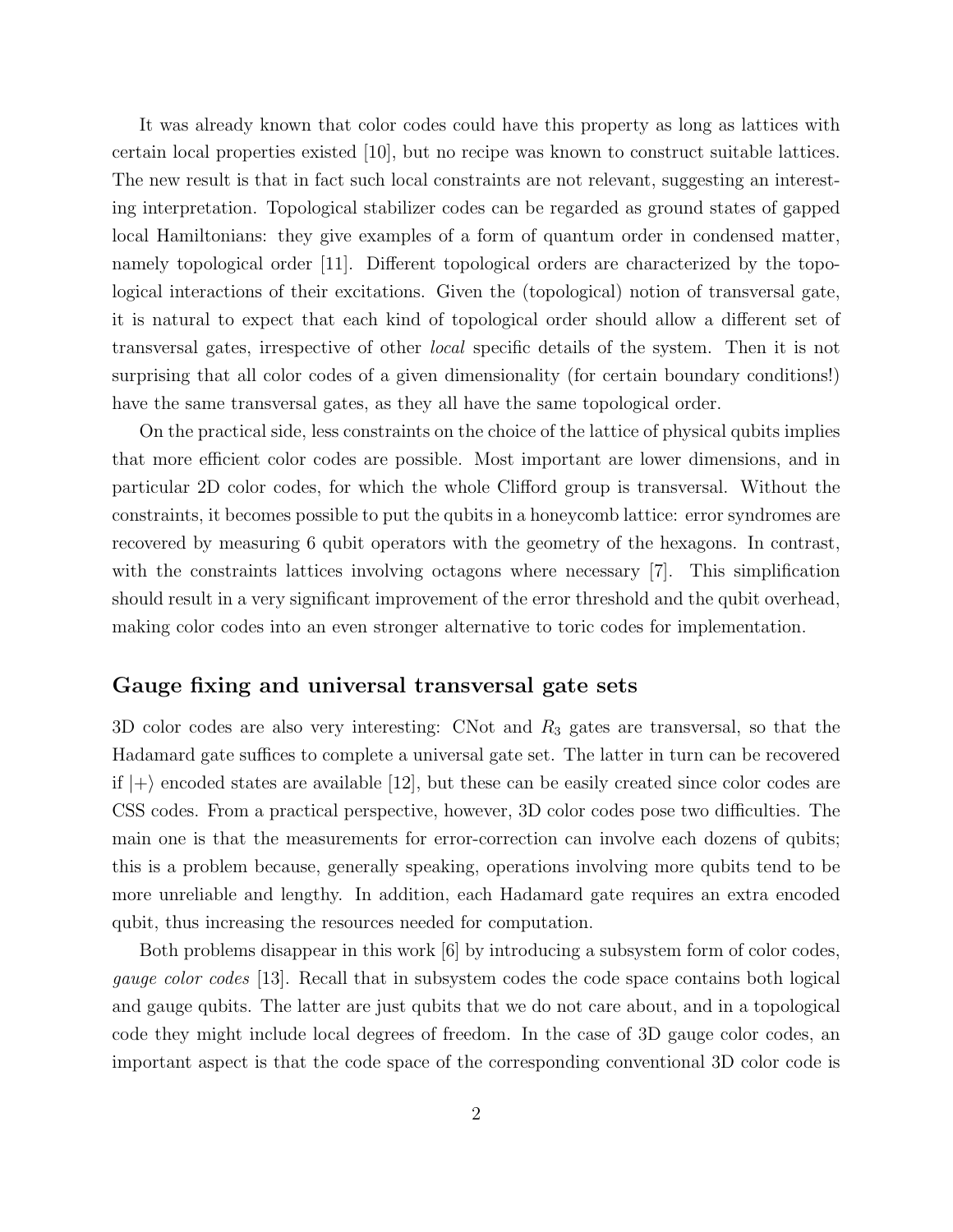contained in the code space of the gauge code. Moreover, the logical operators coincide, so that one can jump back and forth between the two codes by either fixing the gauge degrees of freedom (gauge  $\rightarrow$  conventional) or doing nothing (conventional  $\rightarrow$  gauge). Thus a *universal* set of transversal gates becomes available! All thanks to the *gauge fixing* technique  $[14]$ , which elegantly dodges the no-go theorem on transversal gates.

As anticipated above, the problem of measuring operators involving dozens of qubits also disappears. The reason is that instead of measuring directly the relevant operators, alternatively one can measure gauge operators that only involve 4 or 6 qubits each. As a byproduct, such measurements give redundant information that can be put to use in the presence of measurement errors [15].

## Summary

Local codes receive increasing attention because of their potential practical applications. Among them 3D gauge color code are quite singular: they allow a universal transversal set of gates via gauge fixing, all the needed measurements involve up to 6 qubits and, surprisingly [15], the redundancy involved in recovering the error syndrome allows to perform all fault-tolerant operations in constant time (disregarding classical computations). For these reasons, 3D gauge color codes should have a significant impact in future developments and could even be of direct practical interest.

# References

- [1] D. Lidar and T. Brun (editors), Quantum Error Correction. New York: Cambridge University Press, 2013.
- [2] B. Eastin and E. Knill, "Restrictions on transversal encoded quantum gate sets," Phys. Rev. Lett., vol. 102, no. 11, p. 110502, 2009.
- [3] A. Kitaev, "Fault-tolerant quantum computation by anyons," Ann. Phys., vol. 303, no. 1, pp. 2–30, 2003.
- [4] H. Bombin, G. Duclos-Cianci, and D. Poulin, "Universal topological phase of twodimensional stabilizer codes," New Journal of Physics, vol. 14, no. 7, p. 73048, 2012.
- [5] S. Bravyi and R. König, "Classification of topologically protected gates for local stabilizer codes," Phys. Rev. Lett., vol. 110, no. 17, p. 170503, 2013.